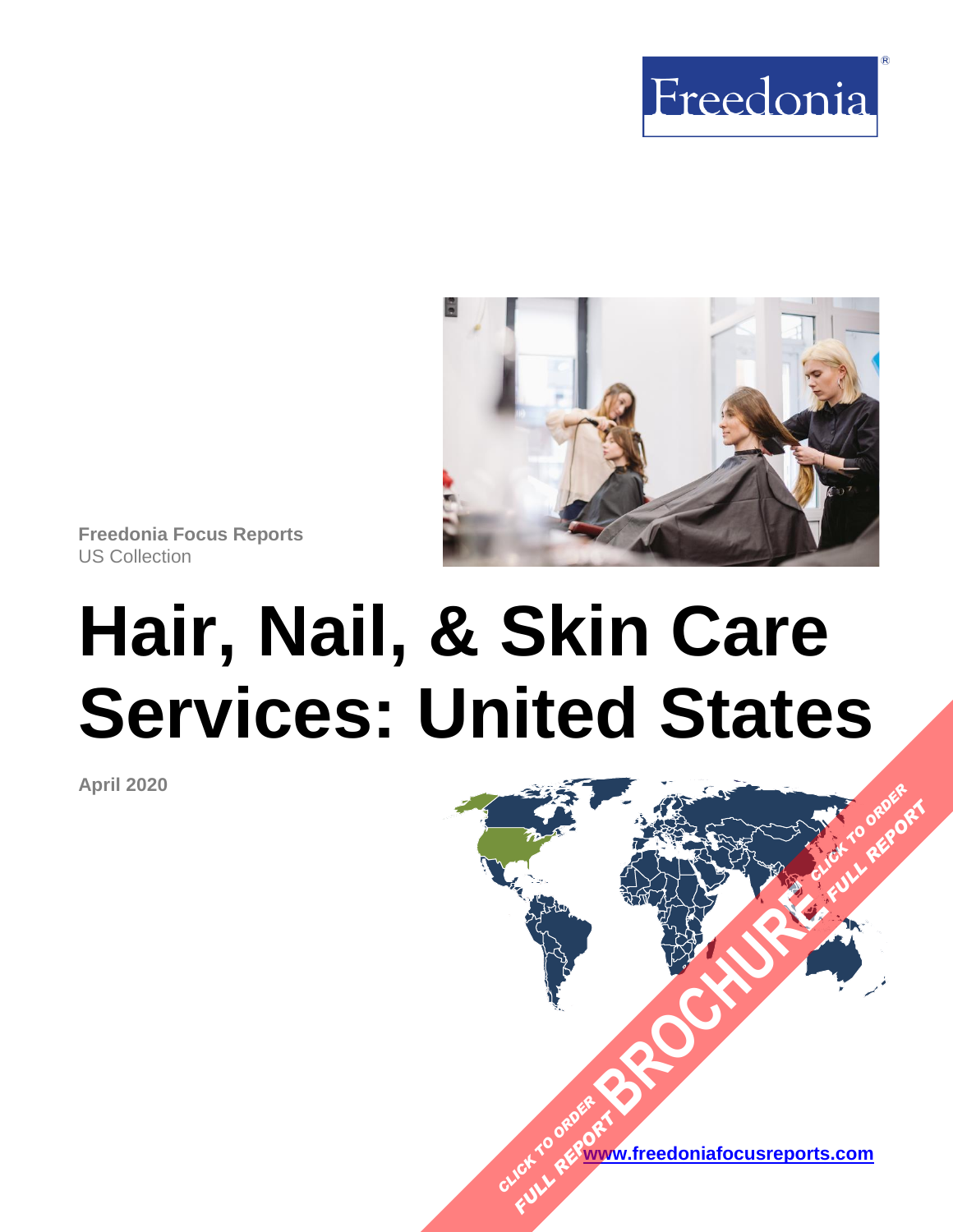# **Table of Contents**

| 1. Highlights                                 | 3  |
|-----------------------------------------------|----|
| 2. Market Environment                         | 5  |
| <b>Historical Trends</b>                      | 5  |
| Key Economic Indicators                       | 7  |
| Technology                                    | 8  |
| <b>Environmental &amp; Regulatory Factors</b> | 9  |
| 3. Segmentation & Forecasts                   | 10 |
| Establishments                                | 10 |
| <b>Beauty Salons</b>                          | 11 |
| <b>Nail Salons</b>                            | 14 |
| <b>Barber Shops</b>                           | 14 |
| <b>Other Establishments</b>                   | 15 |
| 4. Industry Structure                         | 18 |
| <b>Industry Characteristics</b>               | 18 |
| <b>Market Share</b>                           | 21 |
| Regis                                         | 21 |
| <b>Great Clips</b>                            | 22 |
| <b>Sport Clips</b>                            | 22 |
| 5. About This Report                          | 23 |
| Scope                                         | 23 |
| Sources                                       | 23 |
| <b>Industry Codes</b>                         | 24 |
| Freedonia Methodology                         | 24 |
| Resources                                     | 26 |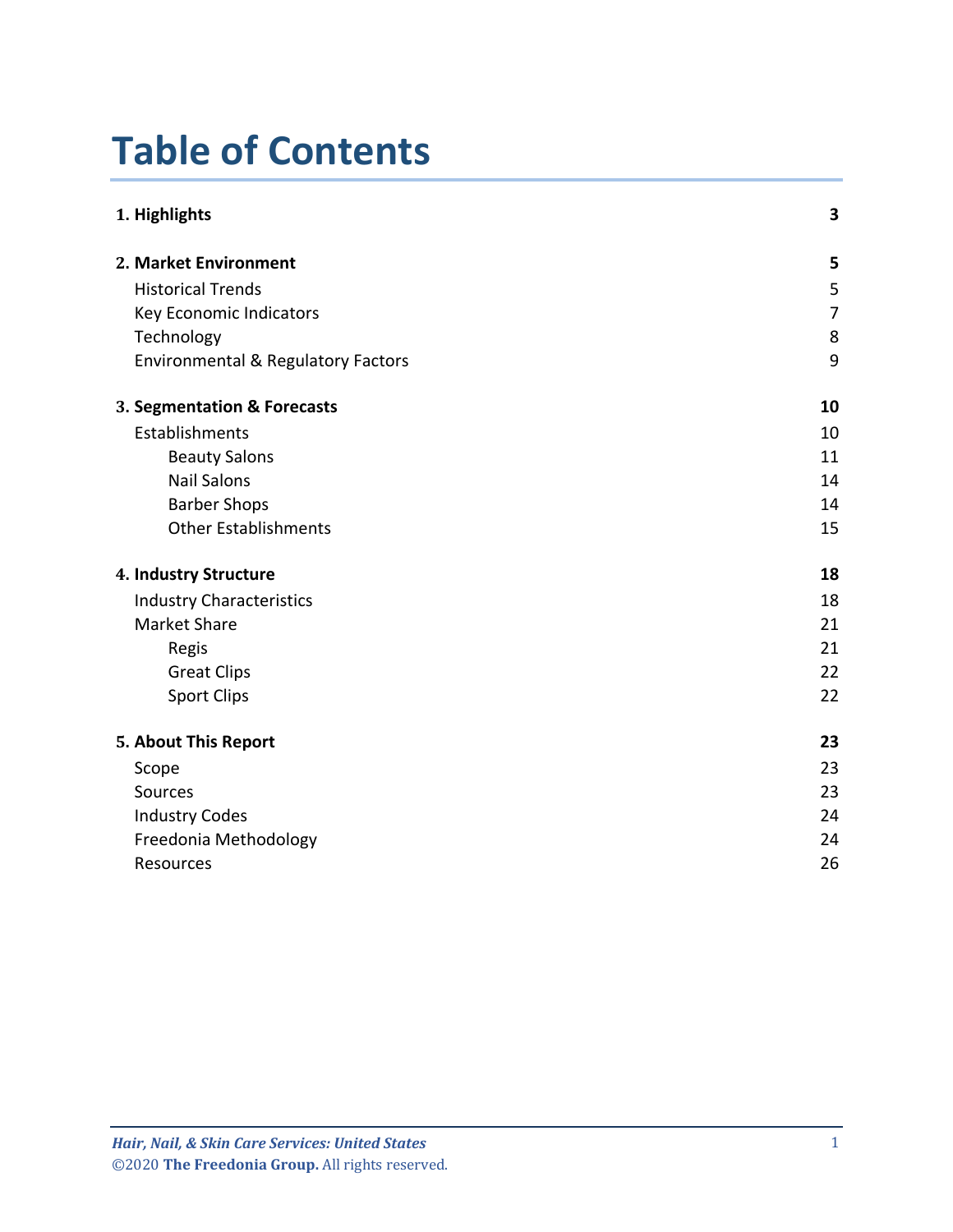# **List of Tables & Figures**

| 3  |
|----|
| 5  |
| 7  |
| 10 |
| 10 |
| 12 |
| 13 |
| 17 |
|    |
| 18 |
|    |
| 20 |
| 21 |
| 24 |
|    |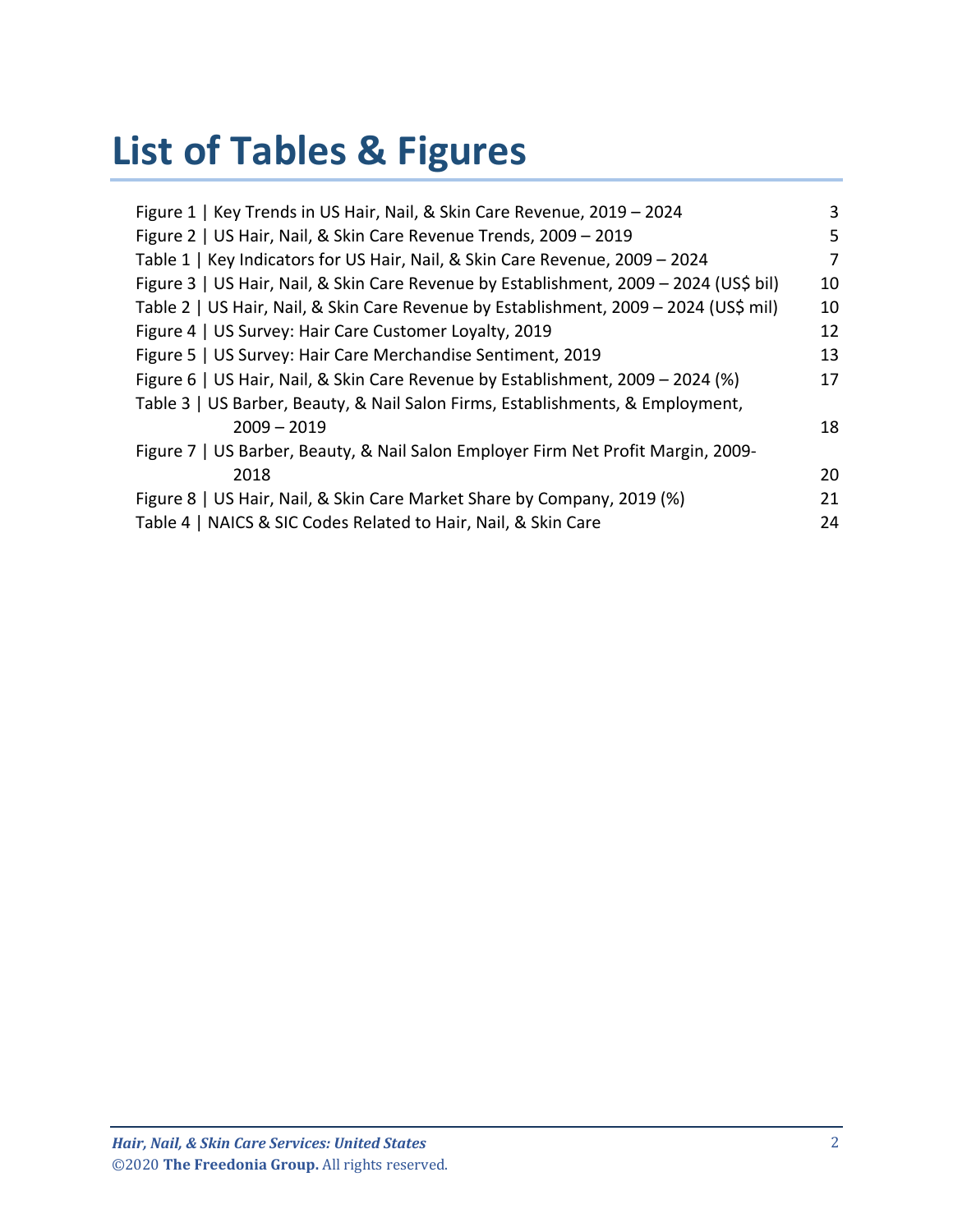# <span id="page-3-0"></span>**About This Report**

# <span id="page-3-1"></span>**Scope**

This report forecasts US hair, nail, and skin care establishment revenue in nominal US dollars to 2024. Total revenue is segmented by establishment in terms of:

- beauty salons
- nail salons
- barber shops
- other establishments such as day spas, ear piercing services, hair removal salons, massage parlors, tanning salons, and tattoo parlors

To illustrate historical trends, total revenue and the various segments are provided in annual series from 2009 to 2019.

Revenues attributable to hair, nail, and skin care services provided by diet and weight reducing centers are excluded from the scope of this report.

Key macroeconomic indicators are also provided with quantified trends. Other various topics, including profiles of pertinent leading companies, are covered in this report. A full outline of report items by page is available in the Table of Contents.

## <span id="page-3-2"></span>**Sources**

*Hair, Nail, & Skin Care Services: United States* (FF95049) represents the synthesis and analysis of data from various primary, secondary, macroeconomic, and demographic sources, such as:

- firms participating in the industry, and their suppliers and customers
- government/public agencies
- intergovernmental organizations
- proprietary and licensed national consumer survey data
- trade associations and their publications
- the business and trade press
- indicator forecasts by The Freedonia Group
- the findings of other reports and studies by The Freedonia Group

Specific sources and additional resources are listed in the Resources section of this publication for reference and to facilitate further research.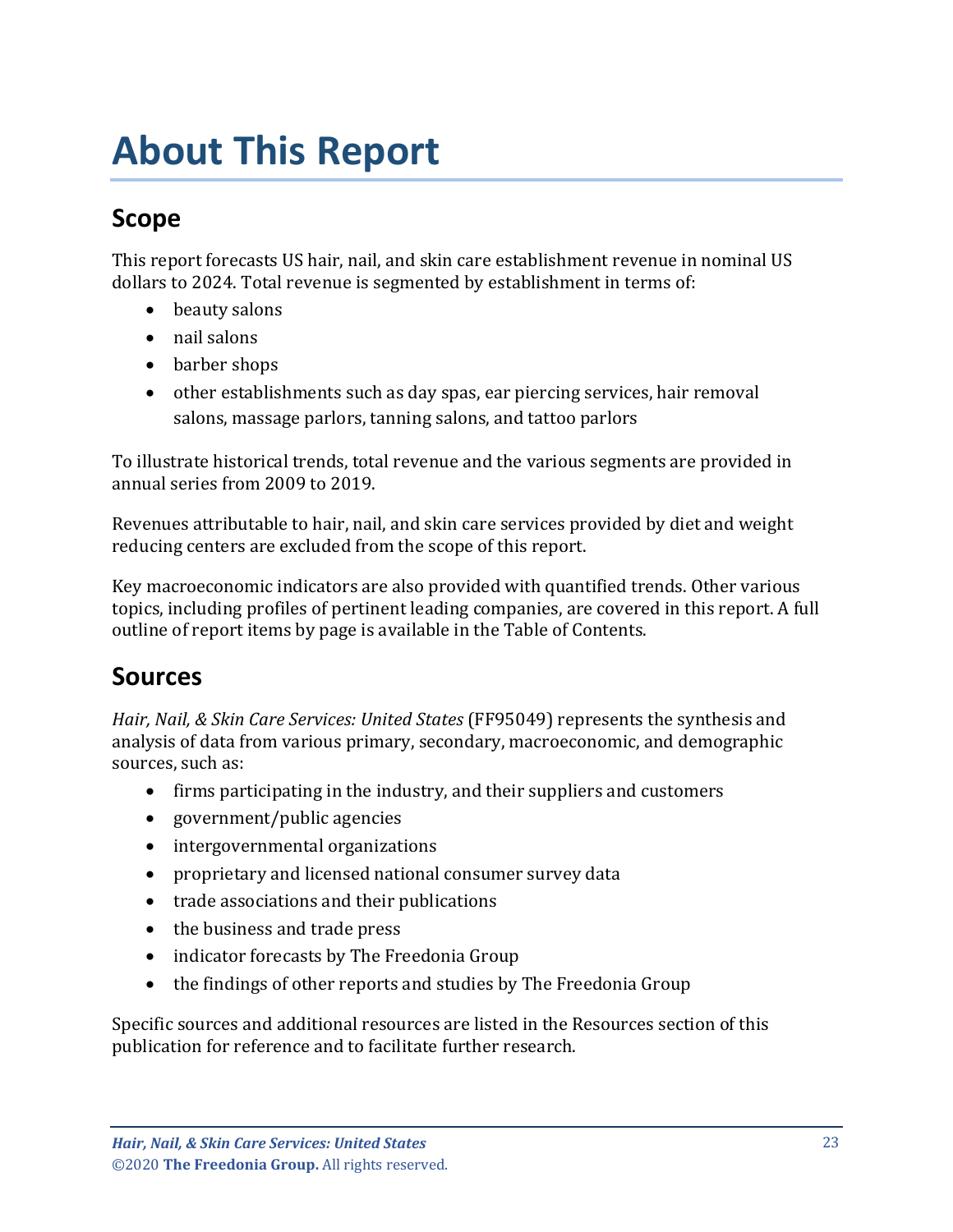# <span id="page-4-0"></span>**Industry Codes**

<span id="page-4-2"></span>

| Table 4   NAICS & SIC Codes Related to Hair, Nail, & Skin Care |                                       |      |                                           |  |
|----------------------------------------------------------------|---------------------------------------|------|-------------------------------------------|--|
|                                                                | <b>NAICS/SCIAN 2017</b><br><b>SIC</b> |      |                                           |  |
| <b>North American Industry Classification System</b>           |                                       |      | <b>Standard Industrial Classification</b> |  |
| 812111                                                         | <b>Barber Shops</b>                   | 7231 | <b>Beauty Shops</b>                       |  |
| 812112                                                         | <b>Beauty Salons</b>                  | 7241 | <b>Barber Shops</b>                       |  |
| 812113                                                         | Nail Salons                           | 7299 | Miscellaneous Personal Services, NEC      |  |
| 812199                                                         | <b>Other Personal Care Services</b>   |      |                                           |  |

Source: US Census Bureau

# <span id="page-4-1"></span>**Freedonia Methodology**

The Freedonia Group, a subsidiary of MarketResearch.com, has been in business for more than 30 years and in that time has developed a comprehensive approach to data analysis that takes into account the variety of industries covered and the evolving needs of our customers.

Every industry presents different challenges in market sizing and forecasting, and this requires flexibility in methodology and approach. Freedonia methodology integrates a variety of quantitative and qualitative techniques to present the best overall picture of a market's current position as well as its future outlook: When published data are available, we make sure they are correct and representative of reality. We understand that published data often have flaws either in scope or quality, and adjustments are made accordingly. Where no data are available, we use various methodologies to develop market sizing (both top-down and bottom-up) and then triangulate those results to come up with the most accurate data series possible. Regardless of approach, we also talk to industry participants to verify both historical perspective and future growth opportunities.

Methods used in the preparation of Freedonia market research include, but are not limited to, the following activities: comprehensive data mining and evaluation, primary research, consensus forecasting and analysis, ratio analysis using key indicators, regression analysis, end use growth indices and intensity factors, purchase power parity adjustments for global data, consumer and end user surveys, market share and corporate sales analysis, product lifespan analysis, product or market life cycle analysis, graphical data modeling, long-term historical trend analysis, bottom-up and top-down demand modeling, and comparative market size ranking.

Freedonia quantifies trends in various measures of growth and volatility. Growth (or decline) expressed as an average annual growth rate (AAGR) is the least squares growth rate, which takes into account all available datapoints over a period. The volatility of datapoints around a least squares growth trend over time is expressed via the coefficient of determination, or  $r^2$ . The most stable data series relative to the trend carries an  $r^2$  value of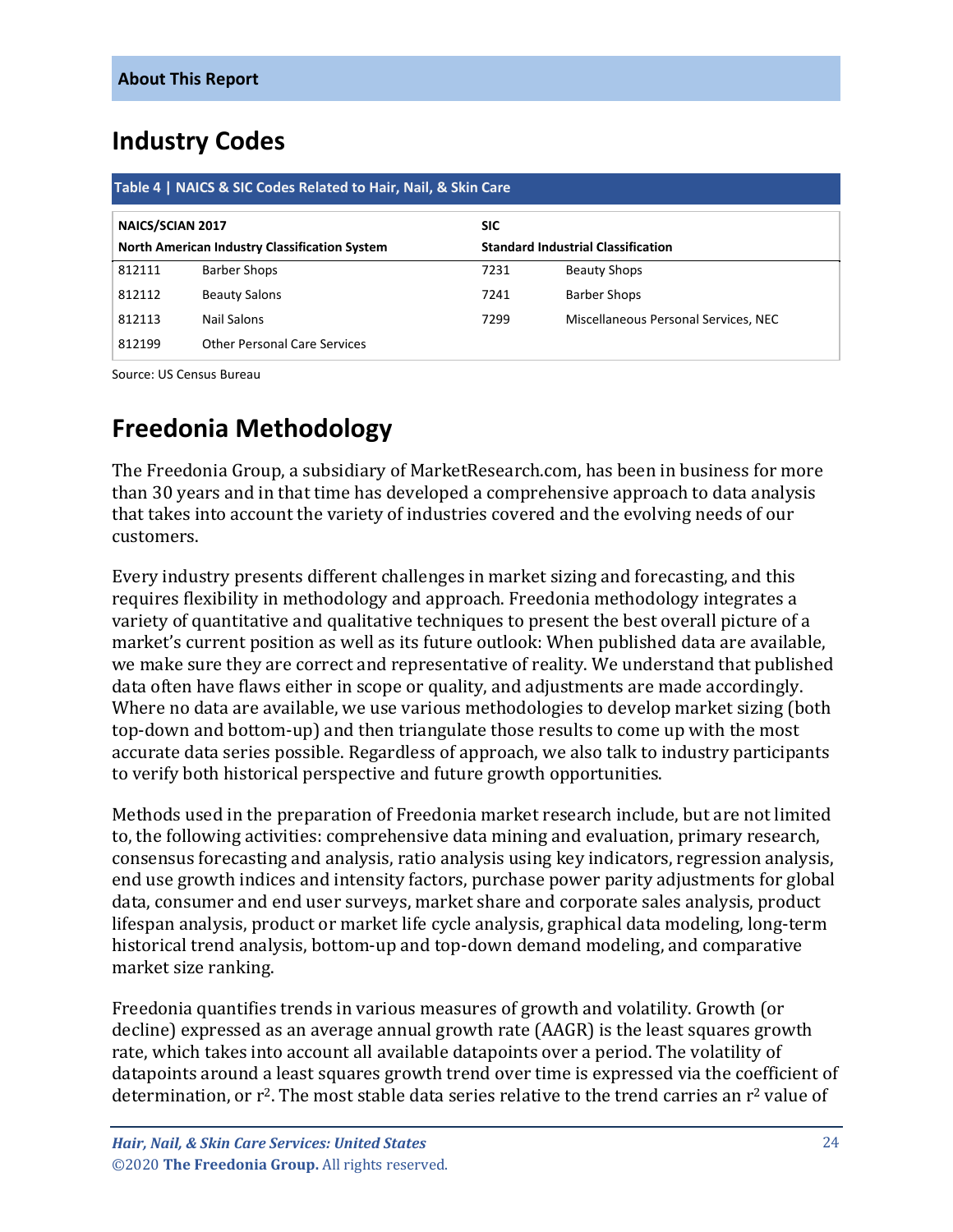#### **About This Report**

1.0; the most volatile – 0.0. Growth calculated as a compound annual growth rate (CAGR) employs, by definition, only the first and last datapoints over a period. The CAGR is used to describe forecast growth, defined as the expected trend beginning in the base year and ending in the forecast year. Readers are encouraged to consider historical volatility when assessing particular annual values along the forecast trend, including in the forecast year.

# **Copyright & Licensing**

The full report is protected by copyright laws of the United States of America and international treaties. The entire contents of the publication are copyrighted by The Freedonia Group.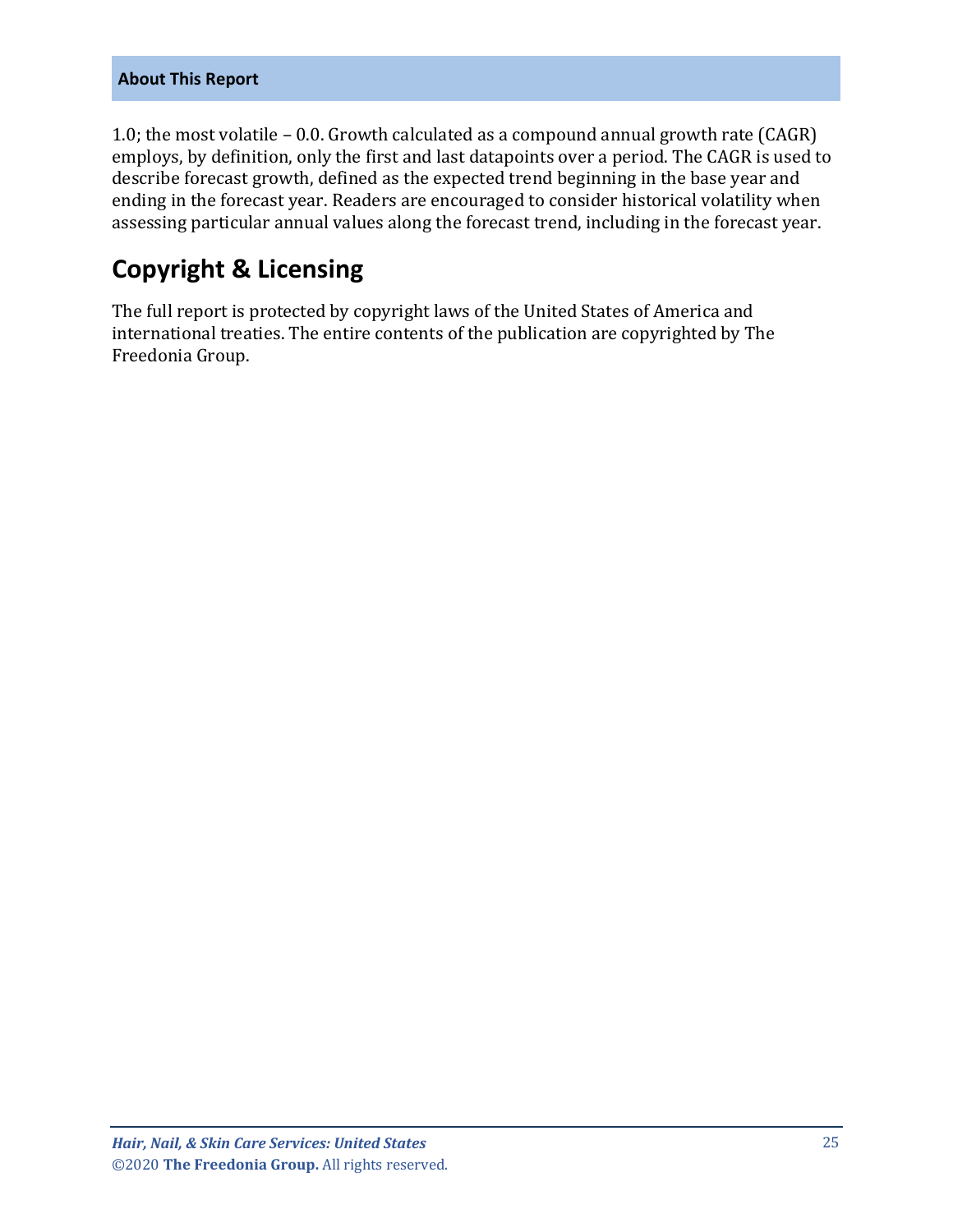## <span id="page-6-0"></span>**Resources**

#### **The Freedonia Group**

#### **[Freedonia Industry Studies](http://www.freedoniagroup.com/Home.aspx?ReferrerId=FL-Focus)**

 *[Global Pools & Spas](http://www.freedoniagroup.com/DocumentDetails.aspx?ReferrerId=FL-FOCUS&studyid=3778) [Industrial & Institutional \(I&I\) Cleaning Chemicals in the US](http://www.freedoniagroup.com/DocumentDetails.aspx?ReferrerId=FL-FOCUS&studyid=3646)*

#### **[Freedonia Focus Reports](https://www.freedoniafocusreports.com/redirect.asp?progid=89534&url=/)**

 *[Contacts, Glasses, & Sunglasses: United States](https://www.freedoniafocusreports.com/Contacts-Glasses-Sunglasses-United-States-FF40088/?progid=89534) [Demographics: United States](https://www.freedoniafocusreports.com/Demographics-United-States-FF95050/?progid=89534) [Dermatological Drugs: United States](https://www.freedoniafocusreports.com/Dermatological-Drugs-United-States-FF40075/?progid=89534) [Jewelry & Watches: United States](https://www.freedoniafocusreports.com/Jewelry-Watches-United-States-FF90015/?progid=89534) [Men's Clothing: United States](https://www.freedoniafocusreports.com/Mens-Clothing-United-States-FF15016/?progid=89534) [Personal Care Appliances: United States](https://www.freedoniafocusreports.com/Personal-Care-Appliances-United-States-FF90018/?progid=89534) [Pet Grooming Products: United States](https://www.freedoniafocusreports.com/Pet-Grooming-Products-United-States-FF95069/?progid=89534) [Pet Grooming Services: United States](https://www.freedoniafocusreports.com/Pet-Grooming-Services-United-States-FF95070/?progid=89534) [Recreation: United States](https://www.freedoniafocusreports.com/Recreation-United-States-FF95062/?progid=89534) [Women's Clothing: United States](https://www.freedoniafocusreports.com/Womens-Clothing-United-States-FF15019/?progid=89534)* **[Freedonia Custom Research](http://www.freedoniagroup.com/CustomResearch.aspx?ReferrerId=FL-Focus)**

#### **Trade Publications**

*Against the Grain Beauty Launchpad Beauty Store Business Behind the Chair DAYSPA Magazine Modern Salon NAILPRO Magazine NAILS Magazine Salon Today Sheen Magazine* 

## **Agencies & Associations**

American Barber Association American Suntanning Association Associated Hair Professionals Associated Skin Care Professionals International Franchise Association International SalonSpa Business Network Salon Spa Professional Association